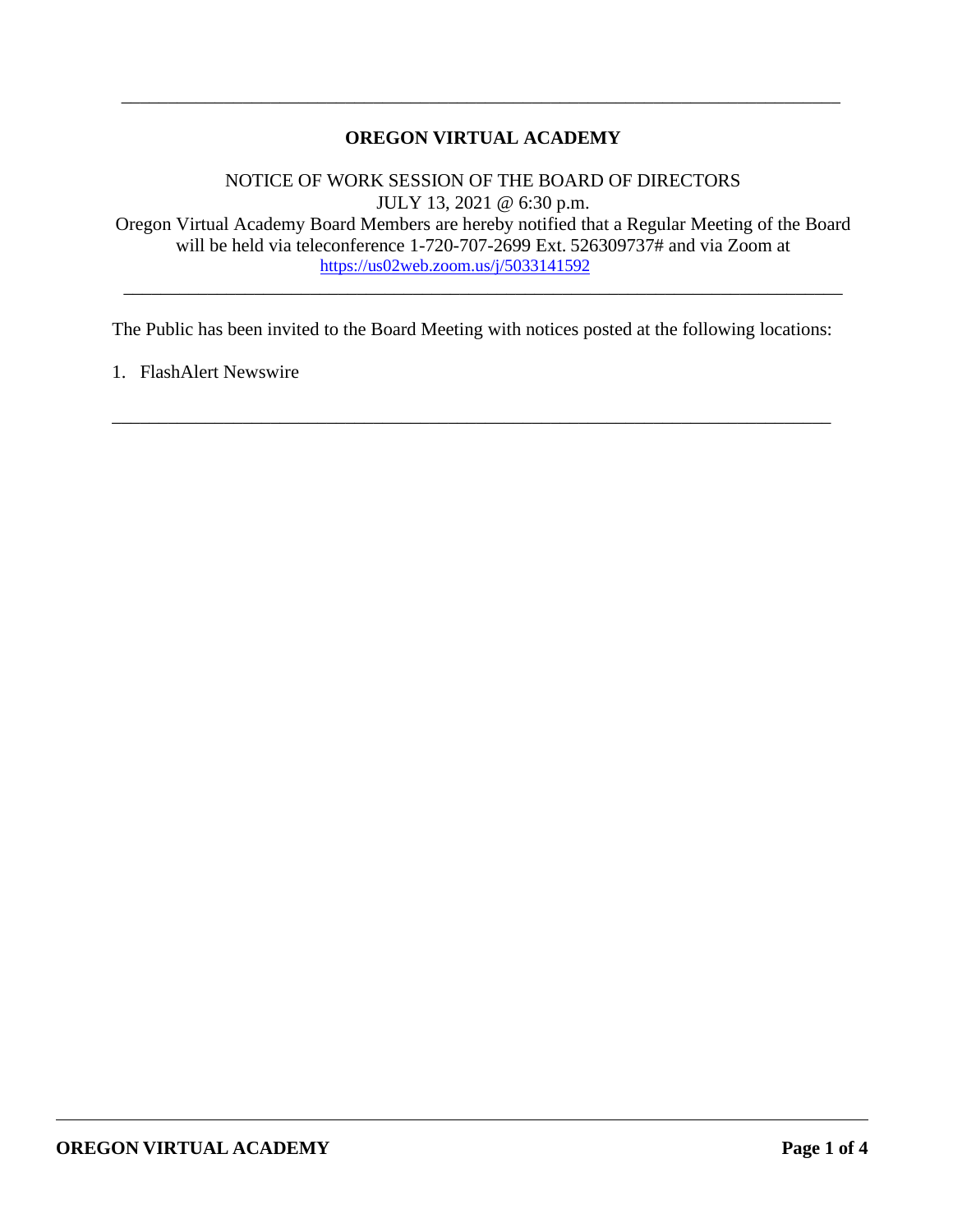### **AGENDA REGULAR MEETING AGENDA**

## **BOARD OF DIRECTORS OREGON VIRTUAL ACADEMY**

**Tuesday, July 13, 2021 6:30 p.m.** <https://us02web.zoom.us/j/5033141592>

## **INSTRUCTIONS FOR PRESENTATIONS TO THE BOARD BY PARENTS AND CITIZENS**

The Oregon Virtual Academy welcomes your participation at the School's Board meetings. The purpose of a public meeting of the Board of Directors is to conduct the affairs of the School in public. We are pleased that you are in attendance and hope that you will visit these meetings often. Your participation assures us of continuing community interest in our School. To assist you in the ease of speaking/participating in our meetings, the following guidelines are provided.

- 1. Agendas are available to all audience members at the door to the meeting or by requesting the agenda from School Officials (541-751-8060).
- 2. The "Public Comment" portion is set aside for members of the audience to raise issues that are not specifically on the agenda. These presentations are limited to three (3) minutes and total time allotted to non-agenda items will not exceed fifteen (15) minutes. The Board may give direction to staff to respond to your concern or you may be offered the option of returning with a citizen-requested item.
- 3. When addressing the Board, speakers are requested to stand, to state their name and address, and to adhere to the time limits set forth.
- 4. Citizens may request that a topic related to school business be placed on a future agenda by submitting a written request at least seventy-two (72) hours in advance of any regular meeting. Once such an item is properly placed on the agenda, the Board can respond, interact, and act upon the item.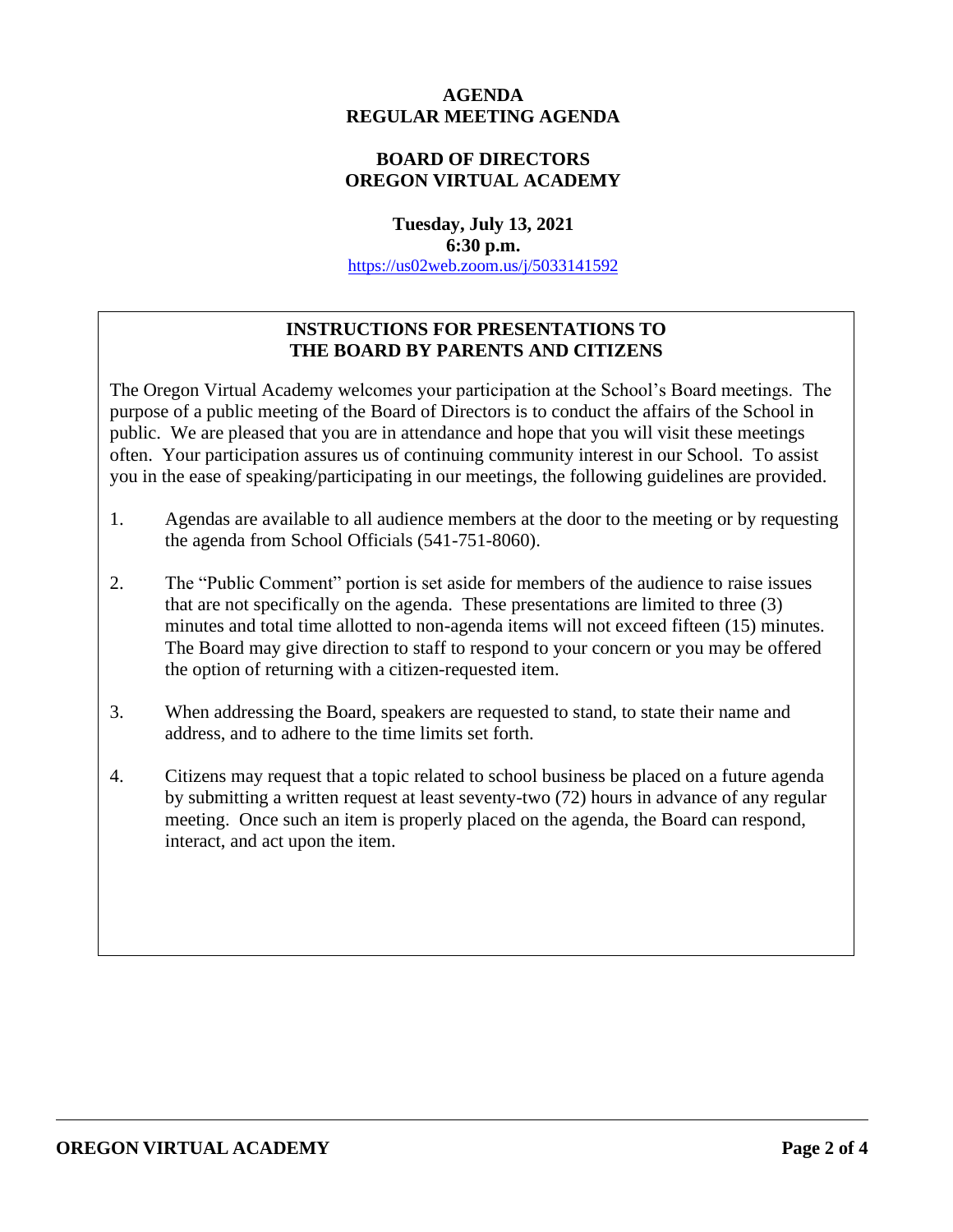## **I. PRELIMINARY**

**A.** Call to Order

#### **B.** Roll Call

| <b>Member</b>           | <b>Title</b> | <b>Term</b> | <b>Present</b> | <b>Absent</b> | $\ln$ | Out |
|-------------------------|--------------|-------------|----------------|---------------|-------|-----|
| Barry Jahn              | Chair        | 2019-2022   |                |               |       |     |
| Myk Herndon             | Treasurer    | 2018-2021   |                |               |       |     |
| Bryan Hatzenbihler      | Vice Chair   | 2020-2023   |                |               |       |     |
| Paul Tannahill          | Secretary    | 2018-2021   |                |               |       |     |
| <b>Franklin Roberts</b> | Member       | 2020-2023   |                |               |       |     |
| Megan Trow              | Member       | 2020-2023   |                |               |       |     |
| <b>MJ Sandall</b>       | Member       | 2020-2023   |                |               |       |     |
| Steven Isaacs           | Member       | 2021-2024   |                |               |       |     |

### **C.** Approval of Agenda

### **II. COMMUNICATIONS**

**A.** PUBLIC COMMENTS:

No individual comment shall be for more than three (3) minutes and the total time for this purpose shall not exceed fifteen (15) minutes. Board members may respond to comments however no action can be taken. The Board may give direction to staff following comment.

### **B.** BOARD/STAFF DISCUSSION

- 1. Filing Confirmation and Notice of Election Update
- 2. Tech Committee Update
- **C.** Executive Director
	- 1. Re-registration & Enrollment Update
	- 2. Summer School Update
	- 3. Charter School Business Management (CSBM) Update
	- 4. Website Update
	- 5. August F2F for all staff
	- 6. Board Professional Development
		- Board Retreat (August)
		- CSBM Financial Training and Development

### **III. CONSENT AGENDA ITEMS**

All matters listed under the consent agenda are considered by the Board to be routine and will be approved/enacted by the Board in one motion in the form listed below. Unless specifically requested by a Board member for further discussion or removed from the agenda, there will be no discussion of these items prior to the Board votes on them. The Head of School recommends approval of all consent agenda items.

### **A.** ITEMS FOR APPROVAL

- 1. Previous Meeting Minutes
	- a. June 22, 2021
- 2. Staffing Update (detailed list in Board Packet)
	- a. Departures and Resignations
	- b. New Permanent Hires
	- c. Internal Promotions and Transitions